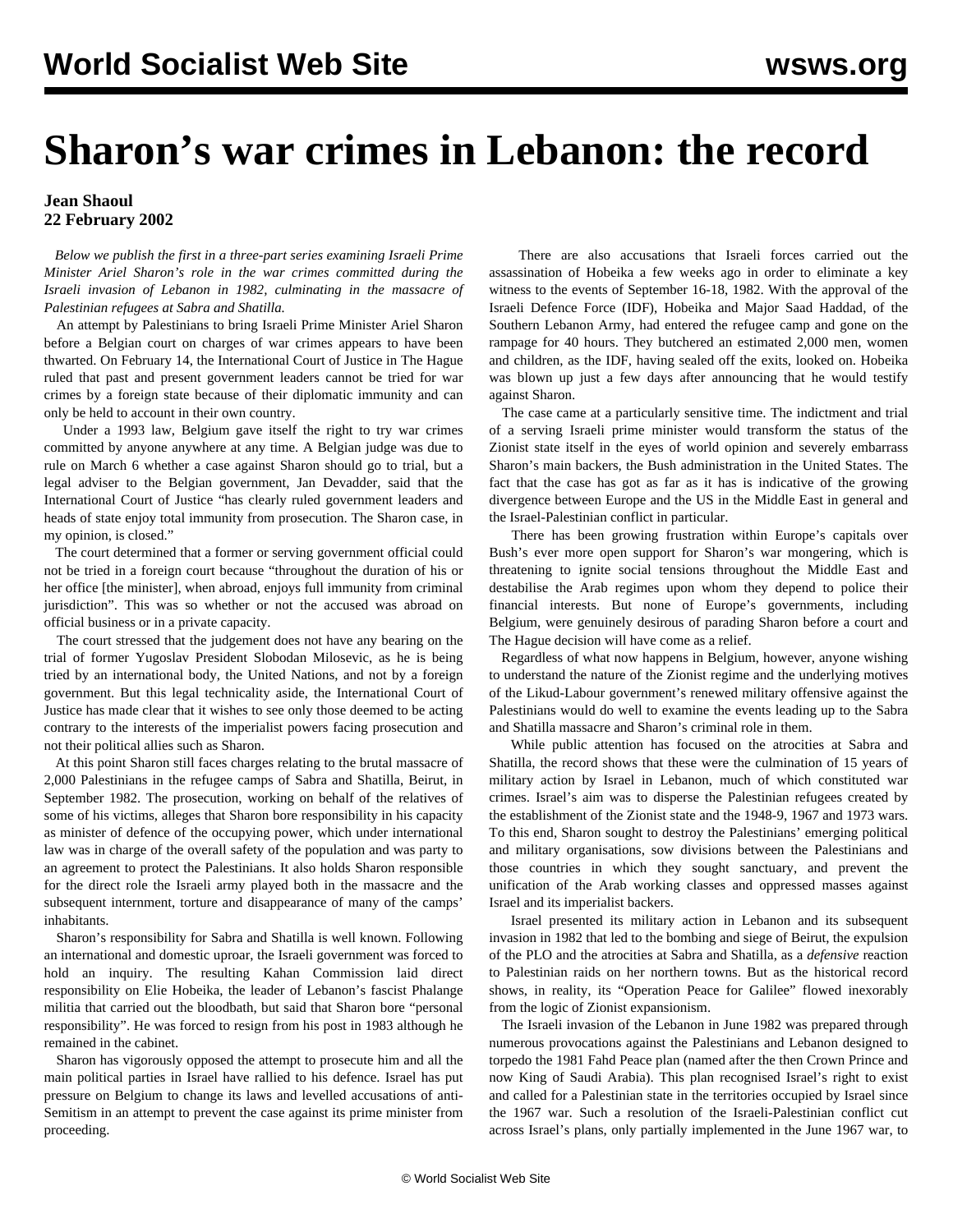expand its borders.

 The Zionists had long had an interest in Lebanon, one of four small states carved out of the Syrian province of the Ottoman Empire by French imperialism in the aftermath of World War I. In 1938, Ben Gurion, who was to become Israel's first prime minister in 1948, envisaged a state of Israel that would include Southern Lebanon as far as the Litani River—an essential water supply. His perspective included an alliance with Lebanon's Christian Maronites, one of the many sectional groups encouraged by the French colonial regime to keep the region divided—despite the fact that many supported fascist Germany—as a bulwark against the Muslim Arab masses and Arab nationalism.

 In the mid-1950s, the Israeli government considered the break-up of Lebanon, the establishment of a Christian state and the annexation of Southern Lebanon. Chief of Staff Moshe Dayan, foreshadowing what was to happen in the late 1970s, argued that this could be achieved by winning over or bribing a military officer who would put himself at the head of the Maronites and provide the pretext for an Israeli invasion.

 Israel shelved these plans in deference to France, the power broker in Lebanon, when the two countries joined with Britain in 1956 to invade Egypt and depose President Abdul Nasser, who had nationalised the Suez Canal and other interests belonging to the imperialist powers. Dayan's plans were to some extent realised in 1979 when Israel, in defiance of the UN, handed over Southern Lebanon, which it had captured after its invasion in 1978, to Major Saad Haddad, a deserter from the Lebanese army.

 The June 1967 war was a turning point in Israel's history. The Zionist entity, one of four small states carved out of the former Syrian province of the Ottoman Empire and surrounded by hostile Arab neighbours, was unviable within its existing boundaries. Though the Labour government never openly declared this as its strategy, it seized the opportunity of a crisis provoked by Egypt to put into practice the armed forces' long held plans to extend Israel's borders throughout all of what was once British Mandate Palestine and part of Syria. Such "natural" boundaries would be easier to defend and gave Israel access to the river Jordan and its headwaters.

 This "Greater Israel" policy spawned a new social layer—particularly among the Jewish settlers within the Occupied Territories—committed to this expansionist policy both ideologically and materially. For this layer, for whom General Ariel Sharon was later to become the spokesman, Lebanon was unfinished business.

 At the same time, the war also created a new generation of Palestinian refugees who fled or were driven out by the IDF. Many went to Lebanon where there were already refugee camps dating back to 1948. Their numbers were further swelled after King Hussein of Jordan's murderous war against the Palestinians in 1970-71.

 The June 1967 war also led to the establishment of the Palestine Liberation Organisation (PLO), under the leadership of Yasser Arafat, as a mass movement committed to armed struggle in pursuit of a Palestinian state.

 After the expulsion of the PLO leadership from Jordan in 1970, Beirut became not only the political, social and cultural heartland of the Palestinian movement, but also the PLO's military headquarters. Thus, Beirut also became an enemy stronghold, as far as Israel was concerned.

 While Israel made much of the terrorist attacks on its own population, there was little reporting of its own scorched earth campaign between 1968 and 1974 against Lebanon. This was justified in terms of the need to defend Israel's northern settlements against Palestinian raids.

 To cite but one example, the Palestinian terrorist attack at Ma'alot in May 1974 where 20 teenage youth were killed, was preceded by weeks of sustained Israeli phosphorous and napalm bombing of Palestinian refugee camps in southern Lebanon resulting in the deaths of more than 300 people. Just two days before Ma'alot, an Israeli air attack on the village of El-Kfeir in Lebanon had killed four civilians.

 Israel's campaign was also aimed at undermining popular support for the Palestinians, sowing divisions between the Palestinians and Lebanese, and forcing the Lebanese government to suppress the PLO. Abba Eban, Israel's foreign minister from 1966 to 1974, said the government's policy was predicated upon the " *rational prospect*, ultimately fulfilled, that affected populations would exert pressure for the cessation of hostilities" (emphasis added).

 The Lebanese army recorded over 3,000 violations of Lebanese territory by Israeli armed forces between 1968 and 1974, an average rate of 1.4 incidents per day. In 1974-75, this increased to seven incidents per day. During 1968-74, 880 Lebanese and Palestinians were killed in Israeli attacks. According to UN officials, 3,500 were killed in Lebanon, Syria and Jordan in Israeli air raids. While no separate figures exist for Palestinians, it was assumed that these must be at least twice as high as for the Lebanese.

 By 1975, Israel had killed about 10 times as many Palestinians and Lebanese in cross border attacks as the total number of Israelis killed in Palestinian commando raids by 1982. Thousands of Palestinians were wounded and tens of thousands were forced to flee their homes in south Lebanon and move to the relative safety of Beirut and other cities. By the late 1970s, this figure had reached 250,000. The aim was to create a demilitarised zone in the south. To this end, 150 Palestinian camps and villages were virtually razed to the ground and olive groves and crops destroyed.

 By the mid-1970s, Arafat's Fatah party, the dominant faction in the PLO, had adopted a "two state solution", advocating a mini-Palestinian state in the West Bank and Gaza that it hoped could be achieved by negotiations with Israel, and began to turn away from terrorist raids within Israel. This did not stop Israeli attacks on Lebanon, which actually increased. After 30 warplanes bombed and strafed Palestinian refugee camps and nearby villages, killing 57 people in December 1975, Israeli officials claimed their aim had been preventative, not punitive.

 These attacks were aimed at torpedoing any attempt at reaching a solution to the long-running conflict that included a Palestinian state. Just two days earlier, despite angry objections by Israel, the UN Security Council had devoted a session to discussing an Arab initiative for a twostate settlement, thus paving the way for the PLO's participation in talks. The US vetoed the proposal. Far from preventing terrorism, the Israeli attacks were aimed at provoking a retaliatory response from the Palestinians and preventing any possibility of the UN agreeing to a Palestinian state.

 The outbreak of the first phase (1975-76) of the Lebanese civil war expressed the unviability of the truncated state, riven as it was with divisions sown and encouraged by French imperialism as a means of preserving its influence and interests. In what was essentially a class war between the Palestinians and their Muslim allies against the reactionary Maronite Christian ruling elite, the Israeli government backed the various rival Christian Maronite militias—the perpetrators of the Tel al Zaatar and Khiyam massacres to name but two—as their proxies against the PLO and their Muslim allies. When it appeared that the Palestinian and Muslim forces might prevail, the Syrian army intervened to preserve the Lebanese state and the Maronite establishment.

 In May 1977, Menachem Begin's right-wing Likud party came to power, ending nearly 30 years in which the Labour Party had dominated Israeli political life. Quite explicitly committed to a "Greater Israel" policy, Begin expanded the Israeli relationship with the Maronites, backing Pierre and Bashir Gamayel's Phalangists against rival parties.

 Mossad, Israel's intelligence service, provided the Phalange with canons, mortar, tanks, communications equipment, mines and explosives. Mossad officers were placed within the Christian command, ostensibly to provide help with Israeli weaponry but in reality to provide intelligence